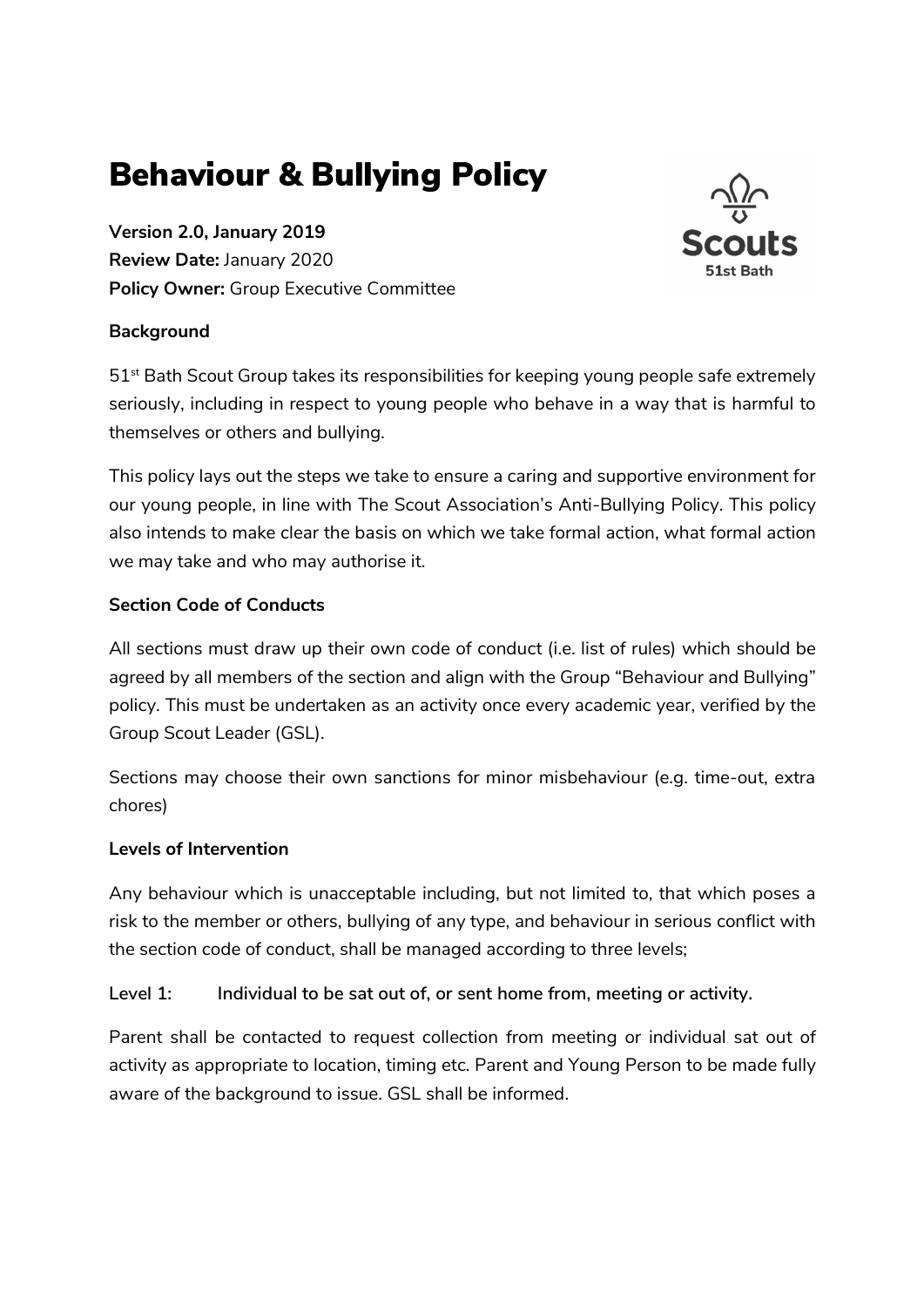## Level 2: Fixed period exclusion from activity or meetings.

Young person shall be excluded from one or more meeting nights or events with agreement from leadership team and GSL.

# Level 3: Termination of Group Membership

Young person shall be permanently excluded from 51<sup>st</sup> Bath (Ascension Church) Scout Group and shall no longer be a member of the group. This may only be actioned by the GSL.

In the event of severe misbehaviour, it may be deemed appropriate by the leadership team and Group Scout Leader to proceed straight to level 2 or even level 3.

Whenever formal action is taken in the category of Level 2 or Level 3 (or a young person is sent home from an activity), the Group Executive Committee shall be informed in a timely manner so they may provide appropriate oversight of the action.

## Right of Appeal

Appeal may be made to the Group Scout Leader in the first instance.

Should the parent or young person not be happy with the Group Scout Leader's decision upon appeal, a right of further appeal to the District Commissioner exists (only in the case of termination of membership) and is enshrined in The Scout Associations' Policy Organisation and Rules. The Group Scout Leader shall supply the contact details of the District Commissioner if they are required.

## Prevention of Bullying

The Scout Association's Anti-Bullying Policy states:

"It is the responsibility of all adults in Scouting to help develop a caring and supportive atmosphere, where bullying in any form is unacceptable."

In order to ensure that incidences of bullying are effectively dealt with:

• During normal Section Meetings and activities, all incidences will be brought to the attention of the leader in charge of that section (or, at Group Events, the Group Scout Leader) at the earliest opportunity;